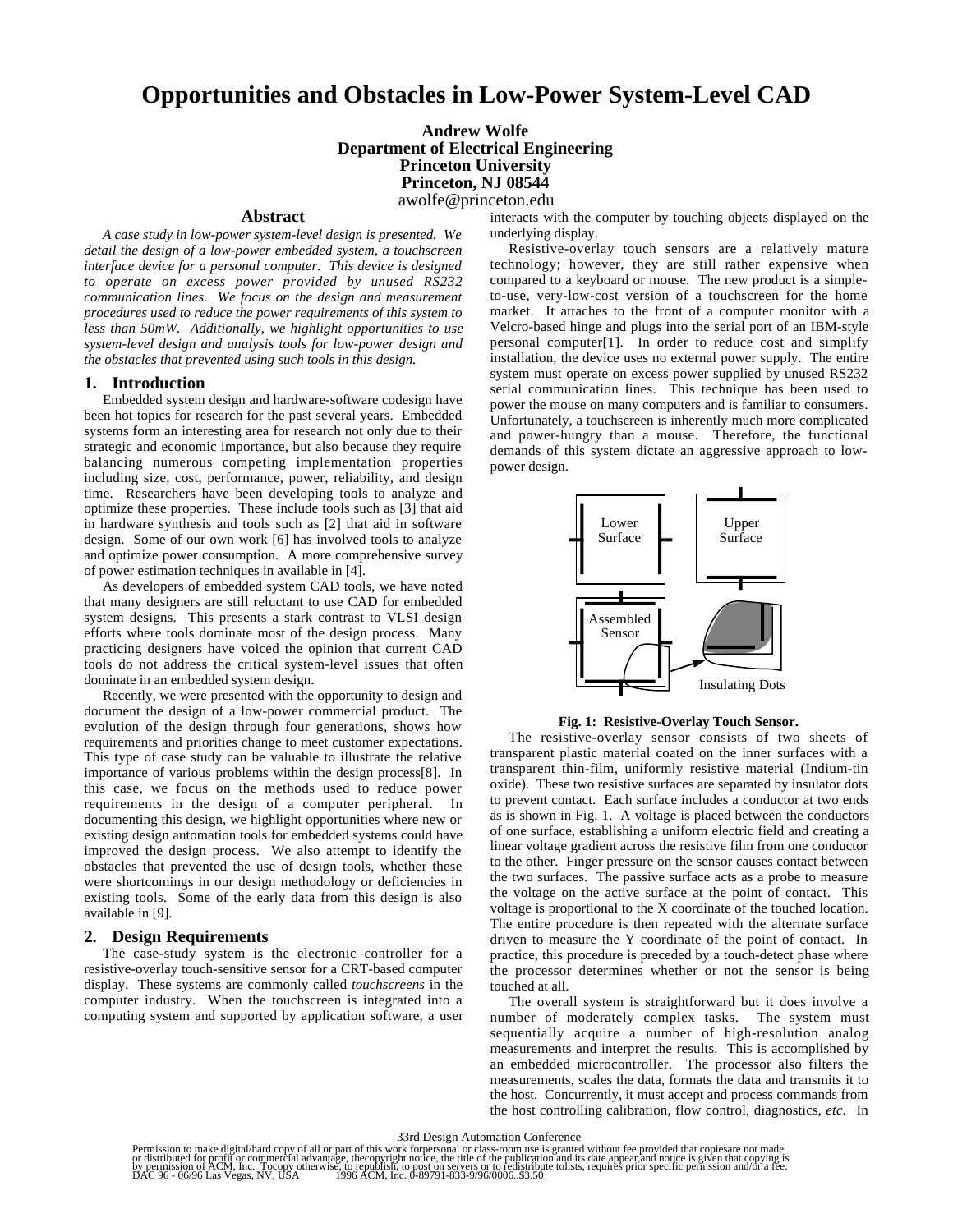addition to this central measurement and computation function, the system must include interfaces to the sensor and the RS232 communication line.

The initial controller for this sensor was designed many years ago without regard for power requirements. The primary design goal at that time was low cost in moderate volumes, thus common NMOS and bipolar components provided the best solution. It used 3 power supplies at +5V, ±12V and typically consumed 2.5W. A second generation product was developed several years ago, primarily to provide a solution for handheld, battery-powered PDA-type devices. The primary goal was high-integration and single-supply operation although power was also clearly a priority. This system, called AR4000, draws approximately 200mW from a single +5V supply. The AR4000 serves as a starting point for this new very-low-power design called LP4000.

Meeting the low-power goals for the LP4000 presents several obvious challenges. A new power supply circuit must be designed to extract usable, regulated power from the extra RS232 signals. An analysis is required to determine where, why, and when the existing controller is consuming power. Known power-hungry components such as the resistive-overlay sensor and the chargepumps for the RS232 drivers must be carefully managed at the system level. Finally, the power consumption of the processor and its peripherals must be reduced despite the fact that the AR4000 is already a low-power CMOS design.

#### **3. Establishing Specifications**

Most CAD methodologies are based on the premise that precise, quantitative specifications are available as the input to the design tool and that these specifications are used to guide system synthesis by bounding the design space and establishing evaluation criteria. Unfortunately, in most real-world designs including this one, precise, formal specifications do not exist. This may change as designers adopt more formal design methods and more tools become available, but for the time being it is uncommon for embedded systems designs to be formally described. Instead, the design is described by a variety of quantitative and qualitative parameters that guide the designer. In some cases these specifications relate to specific quantitative performance requirements. For example, the LP4000 must provide 10-bits of resolution along each axis. Other specifications are far less precise. For example, the LP4000 must provide adequate user response when tested with typical existing applications. The designer must explore the range of correct designs in order to establish a design point where all quantitative and qualitative design requirements can be met. In low-power design this generally means that performance must be limited in order to meet power constraints.

As such, the initial task in designing the LP4000 was to establish a reasonable initial set of specifications and constraints given the stated design goals. In addition to the given resolution requirement, standard RS232 communication at 9600 baud and an 11-byte ASCII data reporting format that is supported by existing software will be used. The electrical specifications of the sensor are also fixed and there are established cost and size goals. The development schedule and cost constraints rule out the design of any custom or semicustom chips.

The overall system performance should be similar to the earlier product which samples the sensor at 150 samples/s then extensively filters the data before reporting it to the host at 75 or 150 reports/s. Between samples the CPU powers down to save energy; thus reducing the sampling rate reduces average power consumption. Applications-based testing shows satisfactory performance if the sampling and reporting rate is reduced to 40 samples/s with improved performance up to 75 samples/s.

Finally, as a low-power system design project, it is important to characterize the power constraints. Many low-power designs are primarily concerned with energy consumption since this determines battery life. In this case, the energy supply in unlimited but the rate of power delivery is sharply constrained. Unfortunately, this power is not supplied at a fixed voltage or current. In practice, the RS232 electrical standards for signals are not strictly followed; however, in most personal computers one of a small number of interface chips is commonly used. We characterized the current/voltage response for the two most common RS232 drivers under various loads. The output capabilities of these two chips, the Motorola MC1488 and the Maxim MAX232 are shown in Fig. 2.

The interpretation of these results depends on the intended design of the power regulation circuitry and the requirements of the system components. Two different supply voltages are currently used for most off-the-shelf CMOS components, 5V and 3.3V. In digital CMOS systems, the reduced supply voltage (3.3V) can reduce power consumption by more than 50%. Unfortunately, this system has analog signals which are measured to 10-bit (.1%) accuracy. Reducing the entire system voltage would increase the noise on these signals and thus should be avoided. Furthermore, there is still a significant price premium for 3.3V components, thus we decided to attempt to meet the power goals with 5V logic throughout. A switching power supply can provide higher efficiency than a simple linear regulator, however; they are expensive and quite noisy, affecting the quality of sensor measurements.

The combined effect of these issues is that a 5V regulated supply must be delivered by a linear regulator. The regulator drops .4V and the required isolation diodes from the signal lines drop .7V so the incoming RS232 signal must supply at least 6.1V to maintain system operation. Analysis of the RS232 driver I/V response shows that either chip can supply up to about 7mA at this voltage. Since two unused RS232 signals are available for power (RTS & DTR), the system power must be safely under 14mA.

# **4. Analysis of Existing System**

Simple measurements on the existing AR4000 controller show that its power consumption exceeds the available power from the RS232 signals. In order to understand how and when this circuit consumes power we experimentally measured the power consumption using instrumentation techniques discussed in [6][7].

Fig. 3 shows the various components of the AR4000 controller. At the time of this design, the primary factor determining the hardware partitioning was the potential for reducing the product size. As many critical functions as possible were combined into a single chip with the intention that customers could integrate this system into their product with minimum overhead. Many of the functions that are not on the CPU chip can be eliminated when an OEM uses this design. An 80C552 microcontroller from Philips semiconductor [5] provides most of the functionality. This chip



**Fig. 2: I/V response of two common RS232 drivers.**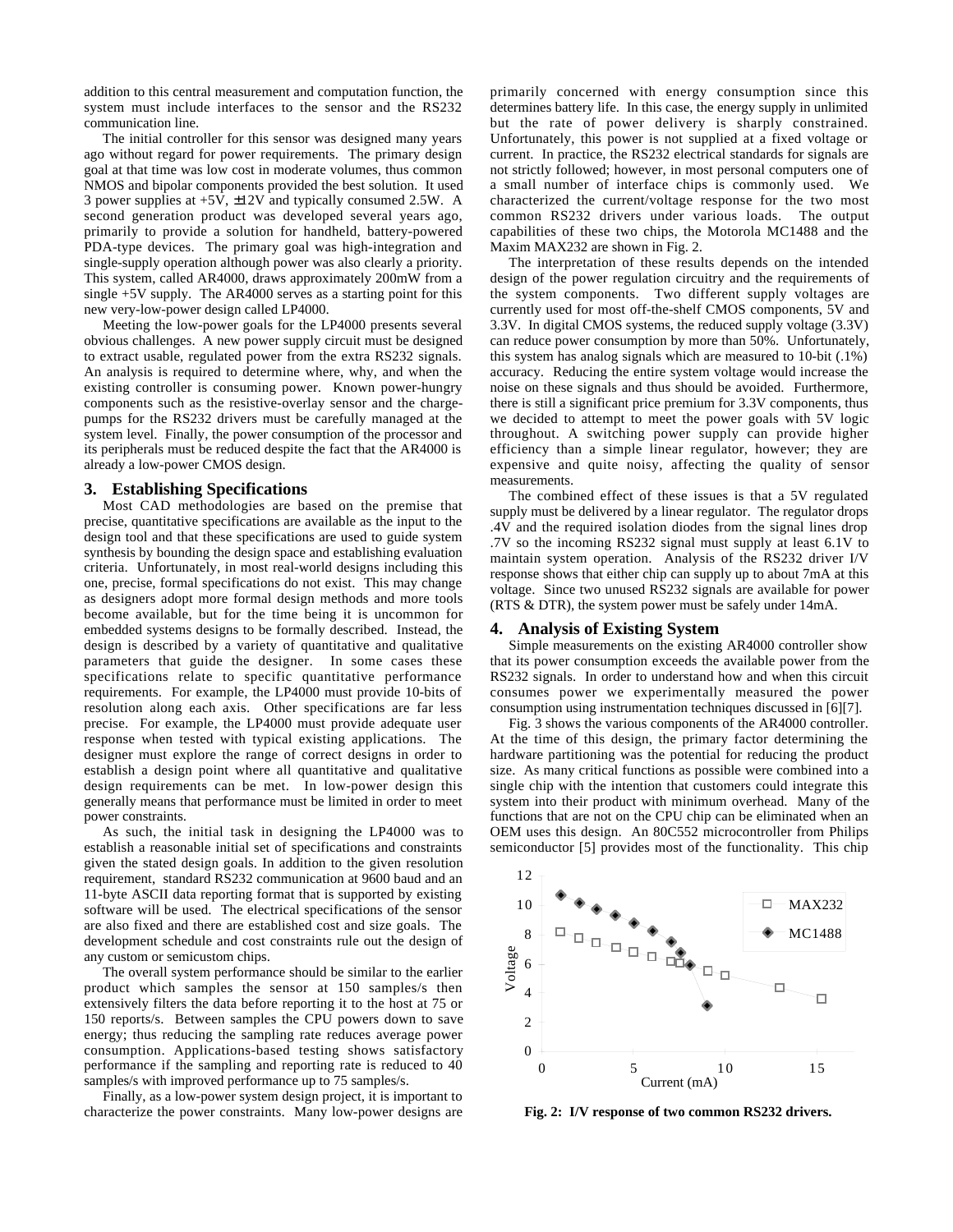includes an Intel 8051 compatible processor core, 256 bytes of RAM, a UART, a 10-bit A/D converter, multiple timers, and several digital I/O pins. An address latch (74HC573) and EPROM (27C64) provide program memory. A 74AC241 transceiver chip acts as a high-current buffer to drive the sensor. A 74HC4053 analog multiplexer selects which surface to measure. An opendrain output pin on the CPU provides the resistive load for touch detection. A Maxim MAX232 which includes an integrated charge pump to produce ±10V, buffers the RS232 communication signals. The processor is clocked at 11.0592MHz (1152 times the communication rate). The sampling rate for the sensor is 150 samples/s with 75 samples/s reported to the host at 9600 baud.



**Fig. 3: AR4000 block diagram.**

The system was characterized in two periodic operating modes. Every 6.7ms, a timer interrupts the processor from its *IDLE* mode (a low-power "sleep mode"). The processor drives a voltage onto the upper surface of the sensor and enables the resistive load on the lower surface. After a fixed settling time, the processor samples the voltage on the lower surface and determines if the sensor is being touched. If it is not, then the processor returns to IDLE. This sequence is referred to as *Standby* mode. If the sensor is being touched, then the processor must perform several additional steps. This is referred to as *Operating* mode. A voltage gradient is placed on each surface and the X and Y coordinates of the touched location are measured. This data is then filtered and scaled. Finally, the processor formats the data and transmits it to the host. The processor then powers down the sensor and returns to IDLE mode. Clearly this requires more power than standby operation.

|                       | <b>Standby</b>     | <b>Operating</b>    |
|-----------------------|--------------------|---------------------|
| 74HC4053              | $0.00 \text{ mA}$  | 0.00 <sub>m</sub> A |
| 74AC241               | $0.00 \text{ mA}$  | $8.50 \text{ mA}$   |
| 74HC573               | $0.31 \text{ mA}$  | $2.02 \text{ mA}$   |
| 80C552                | $3.71 \text{ mA}$  | $9.67 \text{ mA}$   |
| <b>EPROM</b>          | $4.81 \text{ mA}$  | 5.89 mA             |
| <b>MAX232</b>         | $10.03 \text{ mA}$ | $10.10 \text{ mA}$  |
| <b>Total of ICs</b>   | 18.86 mA           | 36.18 mA            |
| <b>Total measured</b> | mA<br>19.6         | 39.O<br>mA          |

# **Fig. 4: Power measurements for the AR4000.**

Fig. 4 presents the results of these power measurements for both modes. Each major component was measured as well as the total system current. Some minor discrepancies exist in the total current measurements [9]. Even allowing for some small error, several observations are clear:

- Operating mode consumes significantly more power than standby mode.
- The CPU and its memory use only about 50% of the power in operating mode.
- The DC load of the sensor (through the drivers) is a primary component of the increased power consumption during operating mode.
- The power consumption of the RS232 transceiver is large and unrelated to serial-port usage.
- A power reduction of approximately 75% is required.

Given the degree of power reduction required, it is unlikely that existing hardware-software codesign techniques such as repartitioning, logic optimization, or software optimization will be sufficient for this design. Circuit redesign and system-level power management will be required to reduce the power consumption of the sensor and communication drivers.

# **5. Low-power Redesign**

The new low-power design provides an opportunity to reexamine the partitioning of the system functions into components. The new primary design goal of low-power may favor a different partitioning that the earlier design which valued flexibility and low chip count more heavily. Furthermore, the new system requires power management functions that were not required in earlier systems.



**Fig. 5: LP4000 Initial Design Block Diagram.**

A block diagram of the repartitioned system is shown in Fig. 5. The primary functions of the new LP4000 controller are:

- Power regulation and management
- Computation and control
- Sensor interface (drivers and quantization)
- Communications

The partitioning of these functions into chips is primarily dictated by the availability of low-power solutions off-the-shelf. The processor and memory draw about 17.5mA in the AR4000 system. Only processors that are binary compatible with the 80C552 were considered. The external program memory is convenient and flexible, but clearly consumes power. A processor with on-chip program memory is required. Philips supplies a masked ROM version of the 80C552 called the 83C552. This would provide a pin-compatible solution; however, it is risky to use a sole-source masked ROM microcontroller. The simpler 80C52 processors are available from several manufacturers. This chip includes all of the functions of the 80C552 that are used in this design except for the A/D converter and the open-drain outputs. It is not initially obvious why moving to a less integrated solution is advantageous when power consumption is critical, however; the 80C52 processor uses significantly less power than the 83C552. We believe that the reason for this is that manufacturers have been more aggressive at moving this component to newer process technologies. This is partially driven by the fact that this is the highest volume part in this processor family and thus profits most from die-size reduction. It is also likely that manufacturers hesitate to change processes for components that include analog functions but are anxious to migrate all-digital components. The effect is that the simpler, all digital components are currently manufactured in a more aggressive, lower-power process.

An 80C52 compatible processor, the Intel 87C51FA has been used for development of the LP4000. This determines the hardware partitioning for the remainder of the system. An external, serial, 10-bit A/D converter is used for sensor measurement. An LM393A dual comparator initially was used to provide touch detection and an open-drain output for the touch-detect load, however; it was replaced by a slightly more expensive CMOS equivalent, the TLC352, early in the development. The 74AC241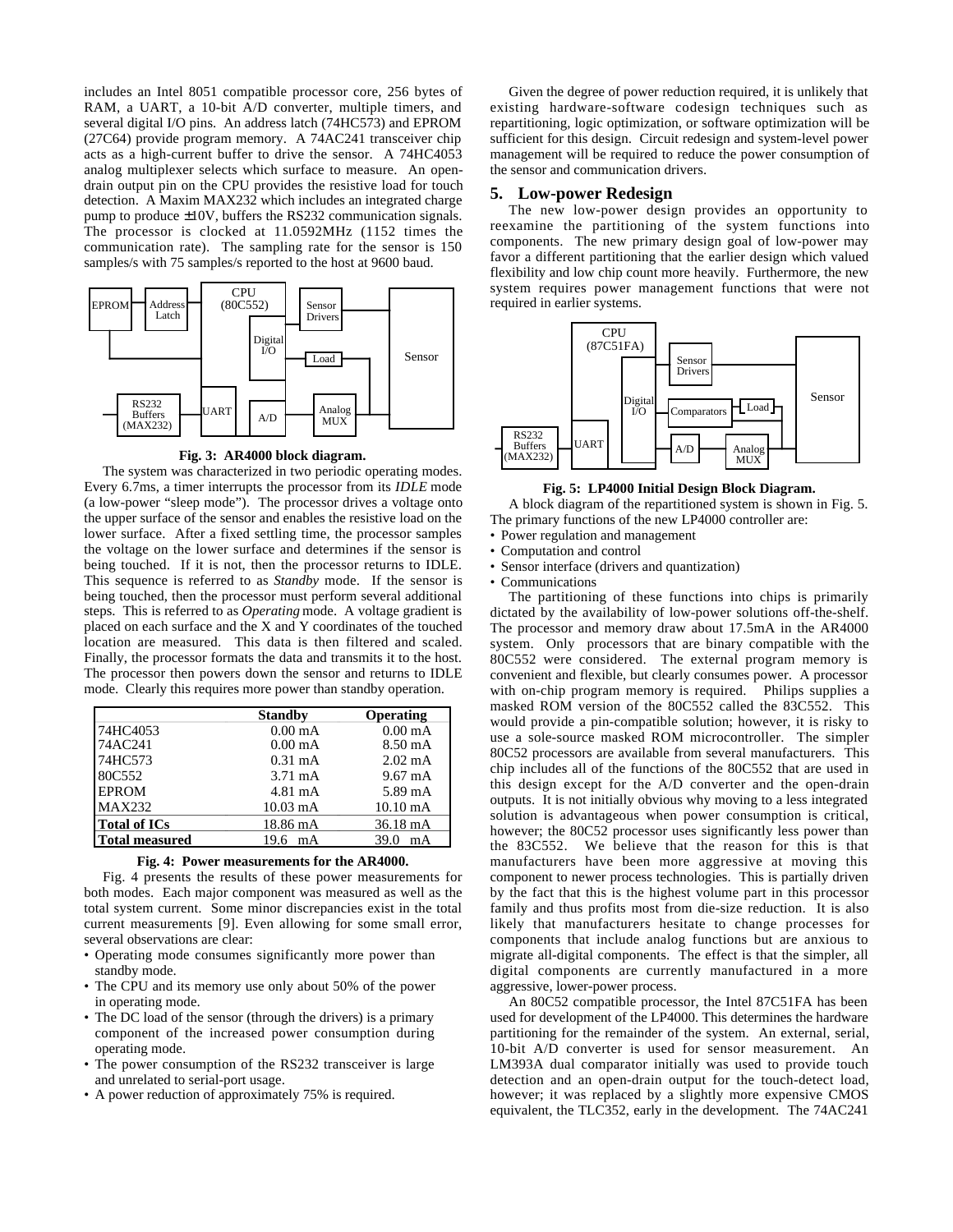drivers and 74HC4053 multiplexers are retained. A low-power version of the MAX232 is selected, the MAX220. The software is then modified to support the new peripheral configuration. Current measurements for the new design are shown in Fig. 6 for both the original sampling rate and a reduced rate of 50 samples/s. This shows a significant improvement over the AR4000 but still exceeds the new specifications.

|               | <b>Standby</b>     | <b>Operating</b>   |
|---------------|--------------------|--------------------|
| 150 samples/s | $12.25 \text{ mA}$ | $21.94 \text{ mA}$ |
| 50 samples/s  | $11.70 \text{ mA}$ | 15.33 mA           |

#### **Fig. 6: Power measurements for the initial LP4000 prototype.**

The repartitioning of functionality for the LP4000 was performed without the benefit of any CAD tools. This is unfortunate, as it really only allowed the exploration of one system configuration. A far better solution would have been to use some type of system-level power modeling tool that would have allowed many different solutions to be compared. We do not know of any tools that are capable of predicting the power consumption of even a single system of this type, much less compare many systems. Such a tool would need to provide some framework for determining the total power of an embedded system based on a set of components and their interactions. In order to develop such a tool, we would need low-level models for the power consumption of individual components. In many cases, these are not currently available. Two clear problems are that detailed power models are not available for many off-the-shelf analog components and that there are no tools that model the interactions between software and hardware in the digital domain. Many designers have expressed a desire for these types of exploratory tools early in the design process, however; we are still a long way from providing useful systems.

The other tool that would have been beneficial at this stage in the design would have been an efficient, compatible, retargetable compiler. The code for this system was written in the PLM-51 language, a special embedded systems language for the 8051 family, and in 8051 assembly language. This restricted the choice of processors for the design and eliminated many lower-power alternatives. Even if the specification language had not been processor specific, embedded code written in portable languages such as C generally contain a great deal of processor-specific code. Retargetable compilers that can produce fast, small code from a portable specification, mapping requirements to specific processor resources rather than requiring programmers to deal with architecture-specific features, could prove to be an extremely powerful development tool. Binary to binary translation tools that can efficiently migrate a program from one processor to another would be equally effective.

# **6. Design Refinement**

The system-level changes, repartitioning and revising the sampling rate, significantly reduced power but not by enough to meet the specifications. Additional improvements are required. Preferably, without further reducing performance. Another breakdown of current flow (Fig. 7) identifies which components still consume power. This analysis shows that the CPU, RS232 drivers, and voltage regulator are the primary consumers of power. A series of design refinements are required to reduce the power consumption of these components.

# **6.1. RS232 drivers**

The MAX220 had been selected because it was widely advertised as a .5mA component; however, in this system the measured power consumption is much higher. Merely being connected to the host draws an additional 3-4mA whether or not any data is transmitted. One option would be to power down this chip when it is not being used; however, communications from the host are unscheduled. The solution required a more sophisticated and of course more expensive transceiver chip, the LTC1384 from Linear Technologies. This transceiver includes integrated power management that can shut down the charge pumps and disable the transmitter while keeping the receivers enabled. In this mode the chip draws 35µA. When enabled it uses 4.77mA, similar to the MAX220. With software added to disable this chip when the processor's transmit buffer is empty, the LTC1384 requires only 35µA in standby and 2.97mA operating, reducing system power to 6.90mA standby and 13.23mA operating. This meets the required specifications, but leaves little margin for component variation.

|                       | <b>Standby</b>      | Operating           |
|-----------------------|---------------------|---------------------|
| 74HC4053              | 0.00 <sub>m</sub> A | 0.00 <sub>m</sub> A |
| 74AC241               | 0.00 <sub>m</sub> A | $1.39 \text{ mA}$   |
| $A/D$ (TLC1549)       | $0.52 \text{ mA}$   | $0.52 \text{ mA}$   |
| 87C51FA               | $4.12 \text{ mA}$   | $6.32 \text{ mA}$   |
| Comparator (TLC352)   | $0.13 \text{ mA}$   | $0.12 \text{ mA}$   |
| <b>MAX220</b>         | $4.87 \text{ mA}$   | 4.85mA              |
| Regulator             | $1.84 \text{ mA}$   | $1.84 \text{ mA}$   |
| <b>Total of ICs</b>   | $11.48 \text{ mA}$  | $15.04 \text{ mA}$  |
| <b>Total measured</b> | $11.70 \text{ mA}$  | 15.33 mA            |

**Fig. 7: Power breakdown for the LP4000 prototype.**

#### **6.2. Processor**

Most of the remaining power is consumed by the processor. Reducing processor power is believed to be a straightforward hardware-software codesign problem. The traditional model of power consumption in CMOS microprocessors is that power is proportional to *f x %T* where *f* is the clock frequency and *%T* is the average percentage of devices that switch each clock. This processor operates in two modes, IDLE mode where *%T* is very low and normal mode where *%T* is quite high. Each sampling period (20ms) a fixed computation is performed in normal mode then the processor waits in IDLE mode. The energy consumed by this computation is essentially constant since it requires a fixed number of clocks. The remaining clocks, those that occur during IDLE mode are overhead. Therefore, the time spent in IDLE mode should be eliminated.

|                                    | 3.684MHz          |                   | 11.059 MHz        |                    |  |
|------------------------------------|-------------------|-------------------|-------------------|--------------------|--|
| <b>Standby</b><br><b>Operating</b> |                   | <b>Standby</b>    | <b>Operating</b>  |                    |  |
| 87C51FA                            | $2.27 \text{ mA}$ | 5.97 mA           | $4.12 \text{ mA}$ | $6.32 \text{ mA}$  |  |
| 74AC241                            | $0.00 \text{ mA}$ | $3.52 \text{ mA}$ | $0.00 \text{ mA}$ | $1.39 \text{ mA}$  |  |
| <b>Total meas.</b>                 | $5.03 \text{ mA}$ | $15.5 \text{ mA}$ | $6.90 \text{ mA}$ | $13.23 \text{ mA}$ |  |

#### **Fig. 8: Effect of reduced clock speed.**

Using this standard model, we analyzed the software requirements during each sampling period. This was measured using an in-circuit emulator but could have been established using a cycle-level timing simulator if the actual hardware was not yet available. The computation per sample requires approximately 5500 machine cycles (66,000 clocks). This requires a minimum clock rate of 3.3MHz to complete in 20ms. The closest value that will permit the UART to operate at standard rates is 3.684MHz, thus this value was selected. All programmed timing delays were adjusted and the power consumption was measured once again. These results are shown in Fig. 8. The power required by the processor dropped as expected. The standby power, where much time is in IDLE mode, is especially improved. Unfortunately, the overall power increases significantly in operating mode. This is primarily due to a large increase in the sensor driver power.

This unexpected result illustrates two weaknesses in the commonly used power model. The common assumption is that power consumption is proportional to clock speed in digital CMOS. As found here, when there is essentially a fixed amount of computation to be performed, the number of clocks required to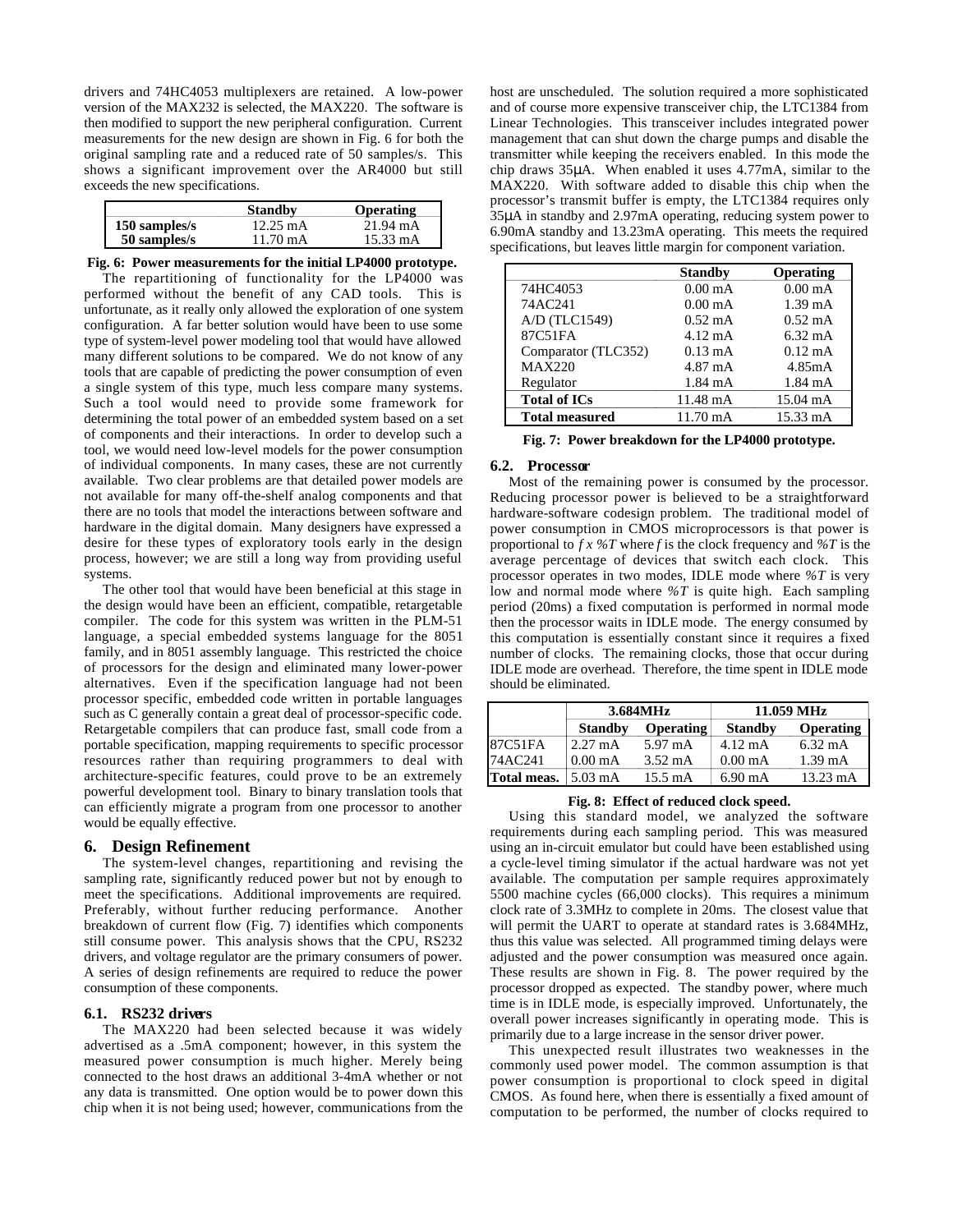|                     | 3.684MHz         |                   | 11.059 MHz        |                   | 22.118 MHz        |                   |
|---------------------|------------------|-------------------|-------------------|-------------------|-------------------|-------------------|
|                     | <b>Standby</b>   | <b>Operating</b>  | <b>Standby</b>    | <b>Operating</b>  | <b>Standby</b>    | <b>Operating</b>  |
| 87C51FA             | 1.82 mA          | 5.97 mA           | $3.54 \text{ mA}$ | 5.71 mA           | $6.14 \text{ mA}$ | 7.84 mA           |
| 74AC241             | 0.00 mA          | $3.66 \text{ mA}$ | $0.00 \text{ mA}$ | .27 mA            | $0.00 \text{ mA}$ | $0.71 \text{ mA}$ |
| Total: 2 components | $.82 \text{ mA}$ | $9.63 \text{ mA}$ | 3.54mA            | $6.98 \text{ mA}$ | $6.14 \text{ mA}$ | $8.55 \text{ mA}$ |

**Fig. 9: Effect of increased clock speed.**

perform this computation is fixed regardless of clock speed, thus the energy requirement is essentially fixed. For a periodic computation like this one, this means that power reduction as a function of slowing the clock is highly sublinear. The traditional model also assumes that the load on the system is purely capacitive. In fact, this circuit, like many others, has resistive loads as well. These include the sensor, the touch-detect load, and the transmitter load. By slowing down processor operations, such as communication with the A/D converter or testing for an empty transmit buffer, these DC loads are driven for a longer time. This can increase power consumption. In this case, standby power is reduced while operating power is increased.

The obvious follow-up experiment is to determine whether speeding up the clock can actually reduce power consumption further in operating mode. In order to perform this experiment, we doubled the clock speed and repeated the measurements. We used a slightly different processor for just this test in order to permit higher speed operation. In fact these tests, shown in Fig. 9, were performed much later that the original design and reflect several minor software and hardware changes. Despite some minor variations, the results are fascinating. The original clock speed is more efficient than either higher or lower clock speeds. The combination of increased IDLE mode current and the fact that some portions of the code, such as timing loops, do not speed up when the clock is increased contribute to the high power consumption at 22MHz. One would assume from this data, that there is an optimal clocking rate, however, determining such without tools is very difficult. Each tested speed requires many timing-related modifications to the program. A tool to solve this type of problem would be very valuable. At a minimum, this requires expanding the scope of existing power modeling tools to consider DC power effects, fixed-time software delays, and variable-time computations in order to predict the power consumption of real systems.

Based on the power breakdown, some minor modifications were made to the hardware. The LM317LZ regulator requires an adjustment current of almost 2mA. Newer *micropower* regulators are available that are designed for increased efficiency at a somewhat higher cost. This appeared to be a good tradeoff. The LT1121CZ-5 regulator from Linear Technologies was substituted for the LM317LZ to reduce this adjustment bias current. This reduced current flow to 3.11mA in standby and 13.02mA operating. A further observation that the LTC1384 could reliably operate at 9600 baud (a small fraction of its specified peak rate) with smaller charge-pump capacitors reduced system current to 3.07mA in standby and 12.77mA operating.1

#### **6.3. Design Problems**

Following this power reduction effort, the system was operational on the vast majority of host systems; however, it would often lock up when power was first applied. The problem was that all of the power management was at least partly implemented in software. This software was not active immediately at startup; therefore, the system consumed too much power initially and never reached a valid supply voltage. This was a critical flaw in the

hardware-software partitioning. Some power management would need to be implemented in hardware alone to control the current demands until the system was stable and the software had initialized. The power switching circuit in Fig. 10 was added to assist during startup. Power is not supplied to the main circuit until after the reserve capacitor is charged and the regulator is stable at 5V.



**Fig. 10: Revised power-up circuit.**

In practice, this was an extremely difficult type of problem to analyze and would have been an even more difficult problem to predict. This is an example of the type of problem where tools are particularly effective. Analytical solutions are often reasonably accurate for steady-state operation, but boundary conditions, like startup, are difficult to predict without simulation. Some type of system level modeling tool would have been very valuable in detecting and identifying this problem, however; it becomes clear that the development of a tool is not the primary obstacle. The primary issue is that detailed models are not available for the individual off-the-shelf components like the voltage regulator or the RS232 driver. Without accurate models supplied by either the tool vendor or the component vendor, tools are useless. It was also a challenge to design a reliable revised circuit. In this case, existing tools like SPICE would have been adequate if the component models had been available.

#### **6.4. Beta Test Results**

Given the final prototype design including the extra power management hardware, the system uses 3.5mA standby/12.6mA operating. Since operating power appears to be more critical than standby power, the decision to slow down the clock appears to have been incorrect. Restoring the clock speed to 11.059MHz increases standby current to 5.45mA but decreases operating current to 11.01mA. Several samples confirm that these are typical values.

The final design effort involved vendor qualification. The CPU is the most critical component in terms of power; therefore, several vendor's compatible chips were tested. The Philips 87C52 was selected for initial production. Using this chip, the system draws 4.0mA standby and 9.5mA operating. These are well within the design goals. The approximate distribution of power among the components and the improvement from the older AR4000 design is shown in Fig. 12 along with later data.

Several hundred of the systems were produced and sent to customers in a beta testing program. The majority of systems were highly successful, operating reliably and with satisfactory performance. Unfortunately, approximately 5% of the systems seldom or never worked on particular computers. It appeared that it was the particular computer that caused some incompatibility rather than some variation in this product. We asked several customers to send us the problematic systems and discovered that all were using non-standard RS232 drivers. In fact these computers all used RS232 drivers that had been combined into some larger system I/O ASIC. We characterized these drivers as

 <sup>1</sup> Despite the advantages of a higher clock for the tested configuration, the 3.684MHz clock was retained for these experiments and those in the next section. The clock-speed experiments were repeated several more times throughout the design process and the results still indicated that 11.059MHz clock provided the best solution.